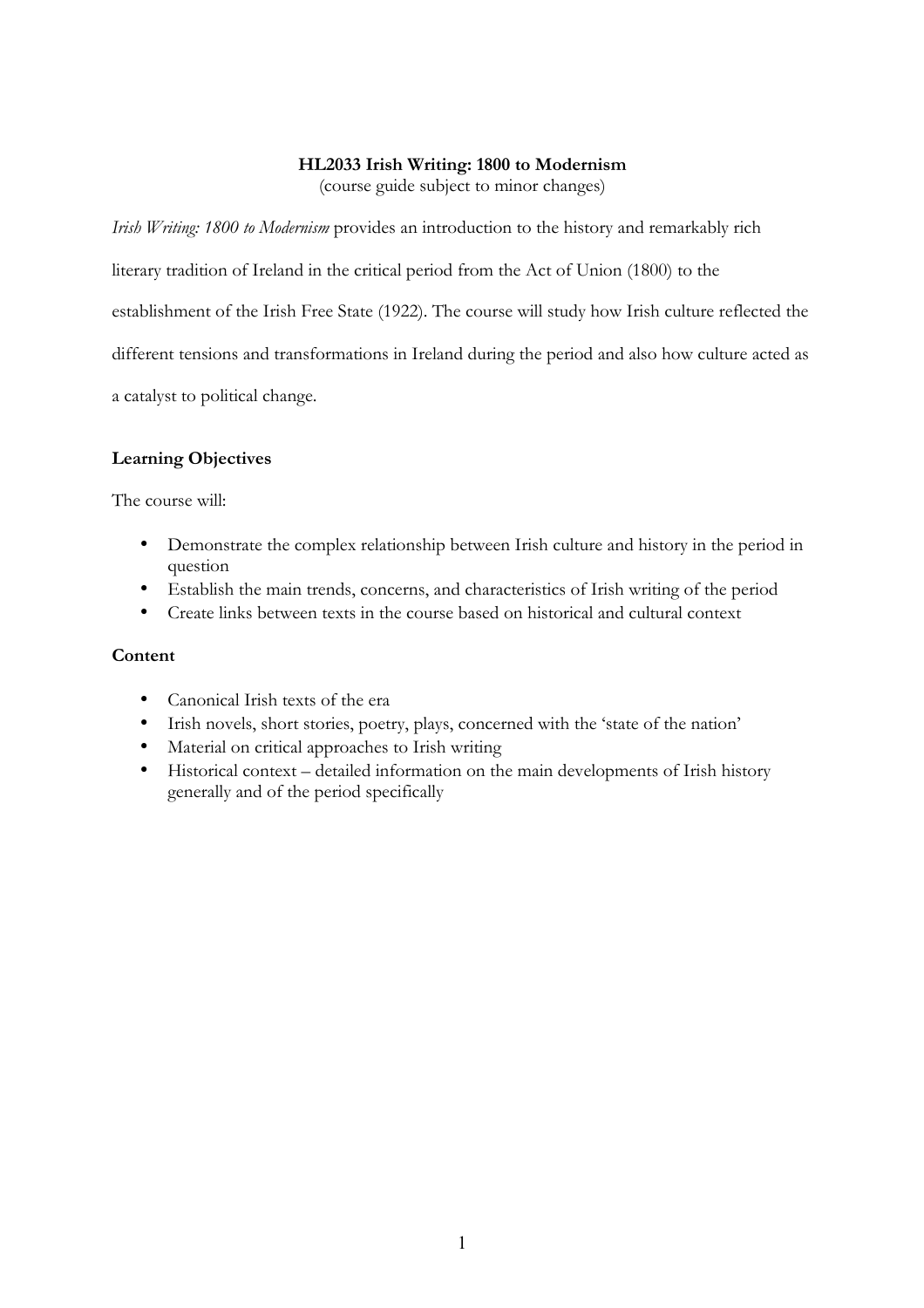# **Course Outline**

| S/N            | Topic                                                                                                                                                                                                                                                                                                                                     |
|----------------|-------------------------------------------------------------------------------------------------------------------------------------------------------------------------------------------------------------------------------------------------------------------------------------------------------------------------------------------|
| $\mathbf{1}$   | Week One<br>Introduction: From the Union to the Free State                                                                                                                                                                                                                                                                                |
| $\mathbf{2}$   | Week Two<br>Ireland, the Ascendancy, and the Union: Edmund Burke, 'Letter to Richard Burke' (1792);<br>Richard Brinsley Sheridan, from 'Union of Ireland with Great Britain'' (parliamentary speech,<br>1799); Robert Emmet, 'Speech from the Dock' (1803); Daniel O'Connell, 'Speech at Tara'<br>(1843)                                  |
| 3              | Week Three<br>Absenteeism and the 'Big House': Castle Rackrent (1800) by Maria Edgeworth                                                                                                                                                                                                                                                  |
| 4              | Week Four<br>A National Tale: The Wild Irish Girl (1806) by Sydney Owenson, Lady Morgan                                                                                                                                                                                                                                                   |
| 5              | Week Five<br>Hibernian lyrics: Thomas Moore, selection from Irish Melodies (1807–1834)                                                                                                                                                                                                                                                    |
| 6              | Week Six<br>A Malady of the Spirit: James Clarence Mangan, selected poetry                                                                                                                                                                                                                                                                |
| $\overline{7}$ | Week Seven<br>Irish Gothic 1: William Carleton's <i>Wildegoose Lodge</i> (1833) and John Sheridan LeFanu's A<br>Chapter in the History of a Tyrone Family (1839)                                                                                                                                                                          |
| 8              | Week Eight<br>Famine and exile: Sydney Owenson, Lady Morgan, section from 'Absenteeism' (1824); The<br>Nation, 'A Voice from America' (1843), Aubrey Thomas De Vere, 'The Year of Sorrow -<br>Ireland – 1849' (1855); Lady Jane Wilde, 'The Famine Year' and 'A Supplication' (1864)                                                      |
| 9              | Week Nine<br>Stage Irishmen, Stage Irishwomen? Dion Boucicault, Arrah-na-Pogue; Or, the Wicklow Wedding<br>(1864)                                                                                                                                                                                                                         |
| $10\,$         | Week Ten<br>Irish aestheticism: Oscar Wilde, selected writings                                                                                                                                                                                                                                                                            |
| 11             | Week Eleven<br>Irish Gothic 2: Excerpts from Charles Robert Maturin, Melmoth the Wanderer (1820) and Bram<br>Stoker, Dracula (1897)                                                                                                                                                                                                       |
| 12             | Week Twelve<br>Revolutionary Ireland: Douglas Hyde, excerpt from 'The Necessity for De-Anglicising<br>Ireland' (1892), Patrick Pearse, 'Speech at the Grave of O'Donovan Rossa' (1915), and 'The<br>Coming Revolution' (1913); James Connolly, 'The Irish Flag' (1916); James Stephens, excerpt<br>from The Insurrection in Dublin (1916) |
| 13             | Week Thirteen<br>The Irish Literary Revival: John Millington Synge, Playboy of the Western World (1907); W.B.<br>Yeats, selected poems                                                                                                                                                                                                    |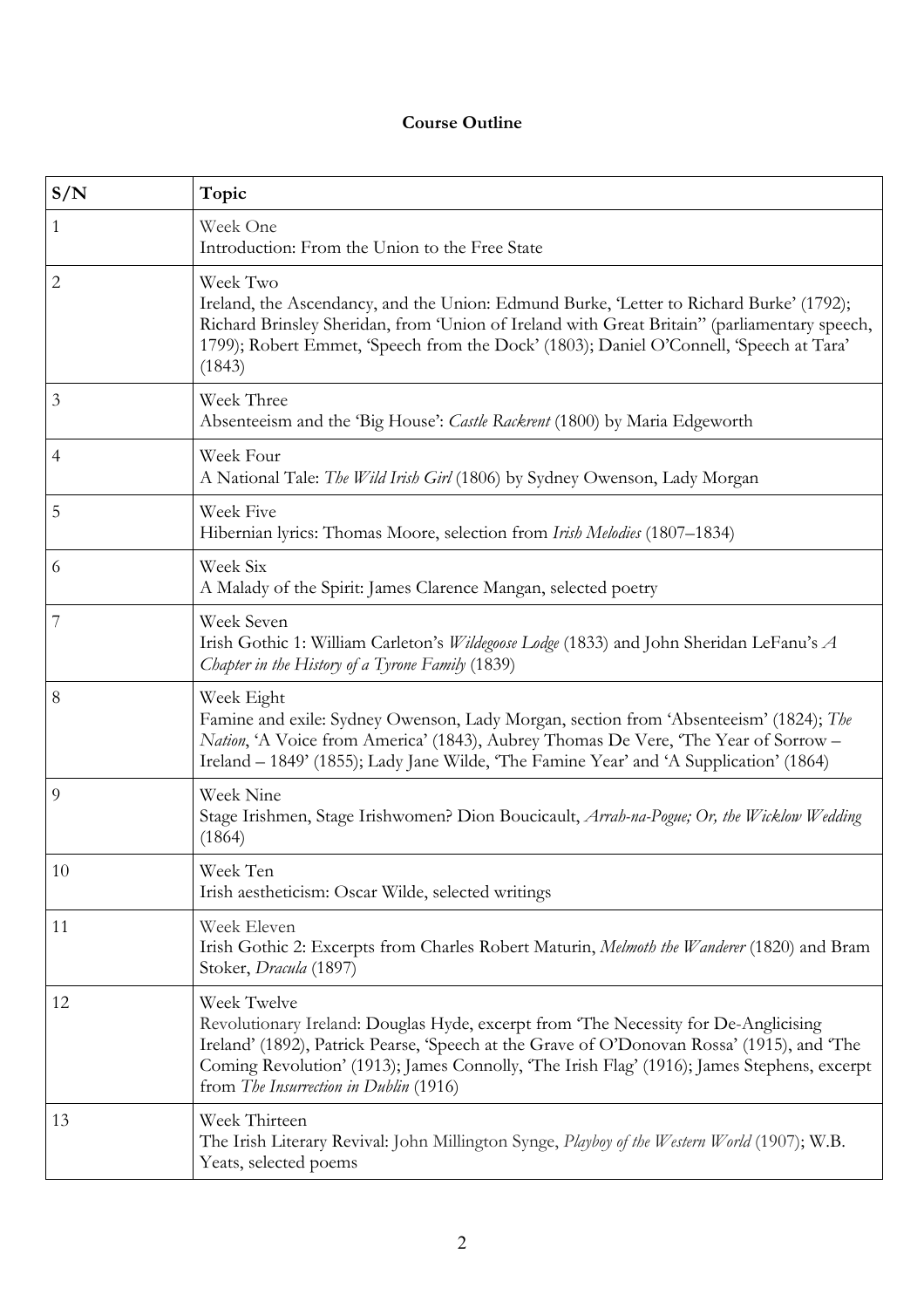### **Learning Outcomes**

- To gain knowledge and understanding of key concepts in Irish writing from the period
- To gain an awareness of the importance of the Irish contribution to world literature and modern literature
- To develop independent thinking, develop planning skills, improve research capabilities
- To develop a critical approach to academic research
- To gain experience of text analysis and academic writing

### **Assessment**

A)  $30\% - 2{,}000$  word essay (due in on the 13<sup>th</sup> of March)

- The essay must cover two texts and involve original research
- The essay should also include a coherent argument supported by close reading of the text(s)
- All paragraphs should be related to a central theme and adhere to a sound structure
- Claims/readings/arguments should be properly developed and supported by relevant quotations from the text (s)
- Relevant critical sources must be utilized and correctly cited

B)  $50\% - 2\frac{1}{2}$  hour exam

- Students will be required to sit a  $2 \frac{1}{2}$  hour closed-book exam which will consist of a text identification component and an essay component.
- The essay will test the students' knowledge and understanding of the texts/themes of the course and their ability to construct arguments and critical positions relating to the course concepts.
- C) 10% Class participation

Students participation in seminars – including attendance, engagement with seminar activities and discussions – will be assessed.

D) 10% - Class presentation

Students will be required to prepare and present a mini-lecture on a course theme/concept.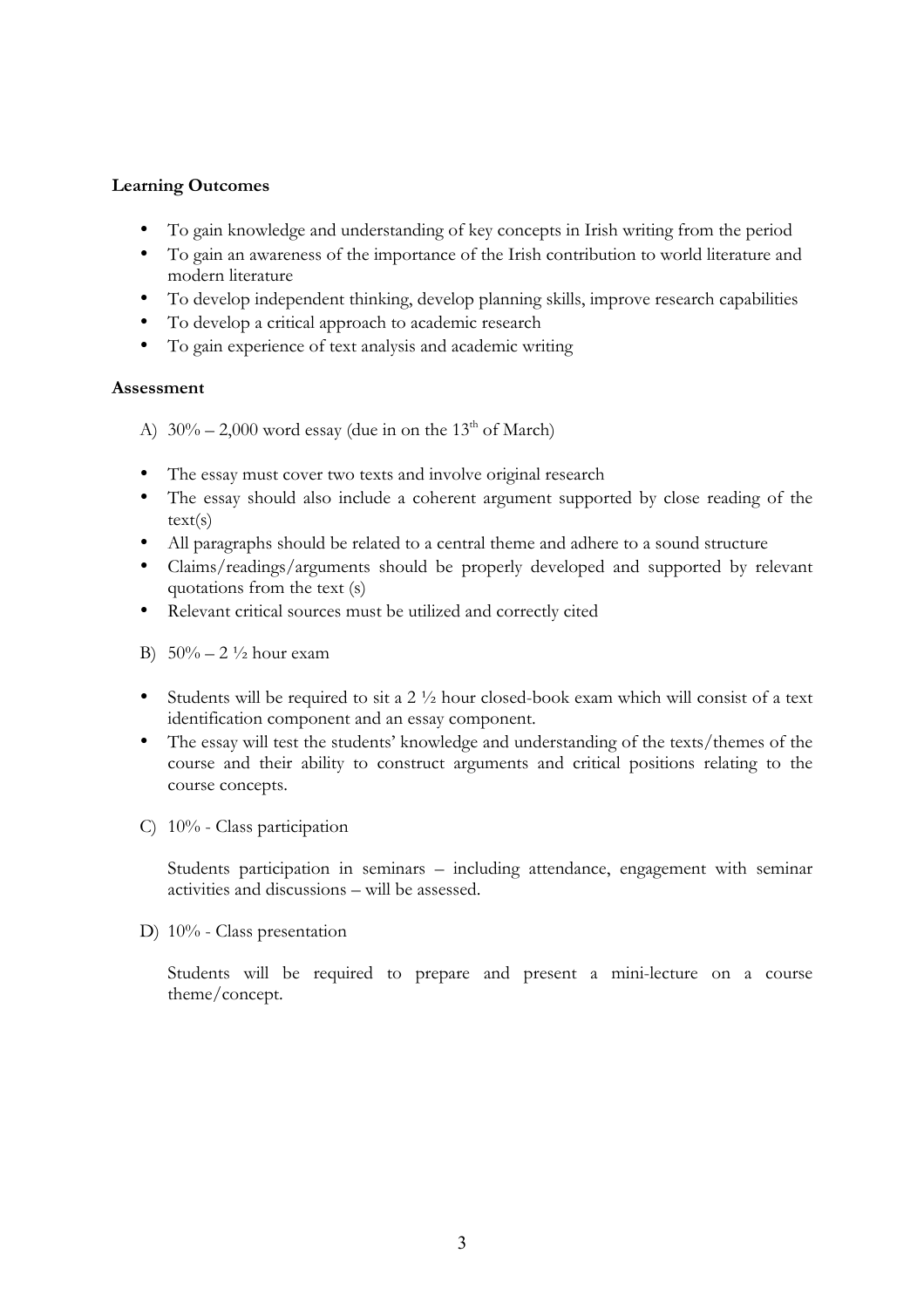#### **Textbooks/References**

Kiberd, Declan and Mathews, P. J. (eds). *Handbook of the Irish Revival: An Anthology of Irish Cultural and Political Writings 1891-1922*. Dublin: Abbey Press, 2015.

#### **Core texts (other course texts will be made available online via Blackboard)**

Edgeworth, Maria. *Castle Rackrent*. Oxford: Oxford University Press, 2008.

Owenson, Sydney, Lady Morgan. *The Wild Irish Girl: A National Tale*. Oxford: Oxford University Press, 2008.

Synge, J. M., O'Casey, Seán, and Yeats, W.B (edited by W. A. Armstrong). *The Playboy of the Western World and Two Other Irish Plays*. London: Penguin, 1987.

#### **Secondary Reading**

Allen, Nicholas. *Modernism, Ireland and Civil War.* Cambridge: Cambridge University Press, 2009.

Cairns, David and Richards, Shaun. *Writing Ireland: Colonialism, Nationalism and Culture*.

Manchester: Manchester University Press, 1988.

Castle, Gregory. *Modernism and the Celtic Revival*. Cambridge: Cambridge University Press, 2001.

Cleary, Joe (ed). *The Cambridge Companion to Irish Modernism*. Cambridge: Cambridge University Press, 2014.

Connolly, S.J. (ed). *The Oxford Companion to Irish History*. Oxford: Oxford University Press, 1998.

Deane, Seamus. *Celtic Revivals: Essays in Modern Irish Literature 1880–1980*. London: Faber and Faber, 1985.

———. *Strange Country: Modernity and Nationhood in Irish Writing Since 1790*. Oxford: Oxford University Press, 1997.

Deane, Seamus (ed). *The Field Day Anthology of Irish Writing* (Vol. III). Derry: Field Day, 1991.

Eagleton, Terry. *Heathcliff and the Great Hunger*. London and New York: Verso, 1995.

English, Richard. *Irish Freedom – The History of Irish Nationalism*. London: Pan, 2007.

Foster, John Wilson (ed). *The Cambridge Companion to the Irish Novel*. Cambridge: Cambridge University Press, 2006.

Foster, R. F. *Modern Ireland 1600* – *1972*. New York: Penguin, 1988.